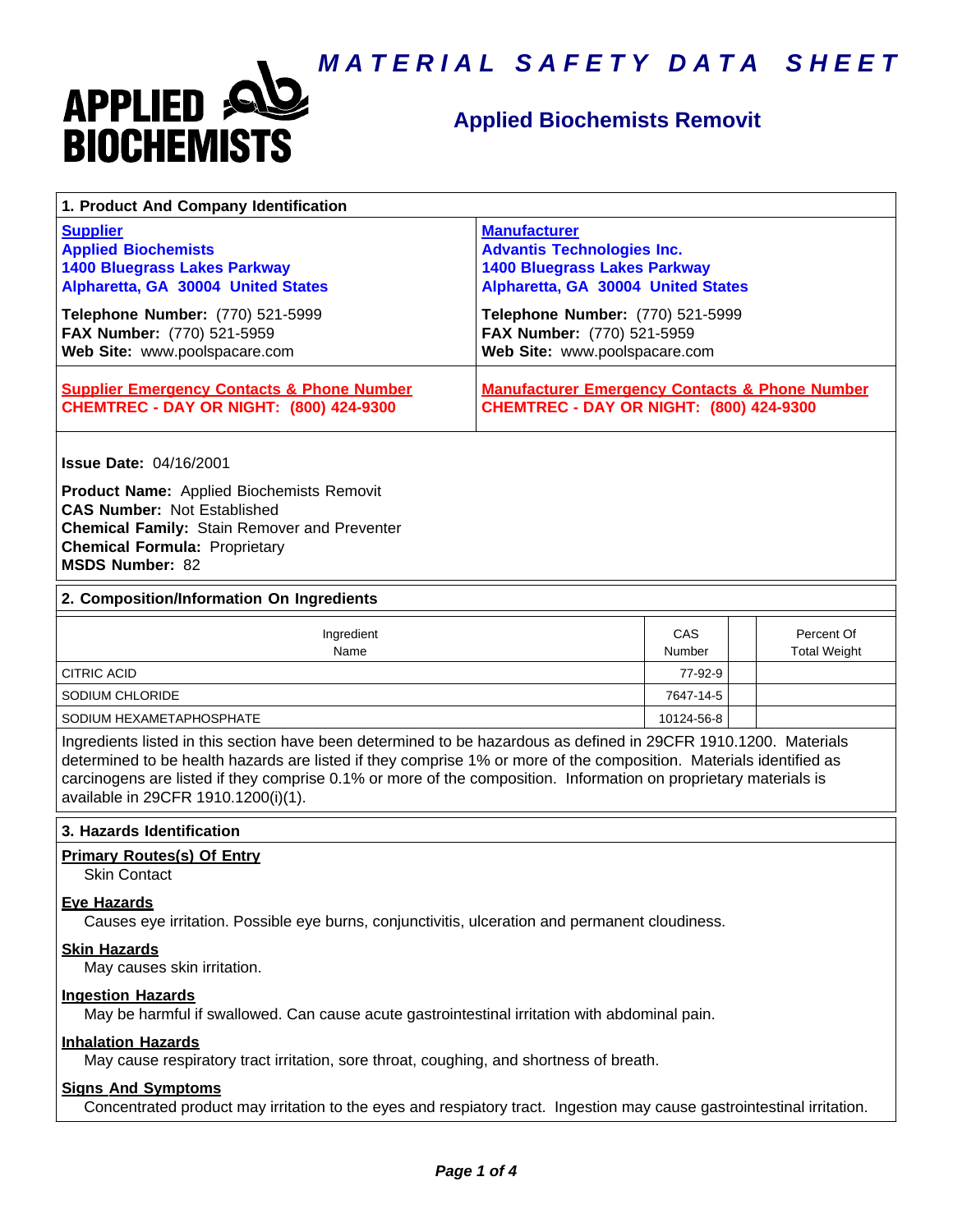# *MATERIAL SAFETY DATA SHEET*

# **Applied Biochemists Removit**

# **First Aid (Pictograms)**



# **4. First Aid Measures**

### **Eye**

In case of contact, hold eyelids apart and immediately flush eyes with plenty of water for at least 15 minutes. Consult Physician.

# **Skin**

Remove contaminated clothing and shoes. Wash the affected area under tepid running water using a mild soap.

# **Ingestion**

DO NOT INDUCE VOMITING. Drink large amounts of water. Contact a physician or poison control.

# **Inhalation**

If inhaled, remove to fresh air.

# **Fire Fighting (Pictograms)**



# **5. Fire Fighting Measures**

**Flash Point:** n/a°F

# **Extinguishing Media**

Use the appropriate extinguishing media for the surrounding fire.

# **Fire Fighting Instructions**

Firefighters should wear self-contained breathing apparatus and full protective gear.

# **6.Accidental ReleaseMeasures**

Sweep up and remove immediately. Avoid release to the environment.

# **7. Handling And Storage**

# **Handling And Storage Precautions**

Keep out of reach of children. Keep containers tightly closed. Store material in a cool and dry place.

# **Handling Precautions**

Avoid contact with eyes.

# **Storage Precautions**

Store in a cool dry place.

# **Work/Hygienic Practices**

Use safe chemical handling procedures suitable for the hazards presended by this material.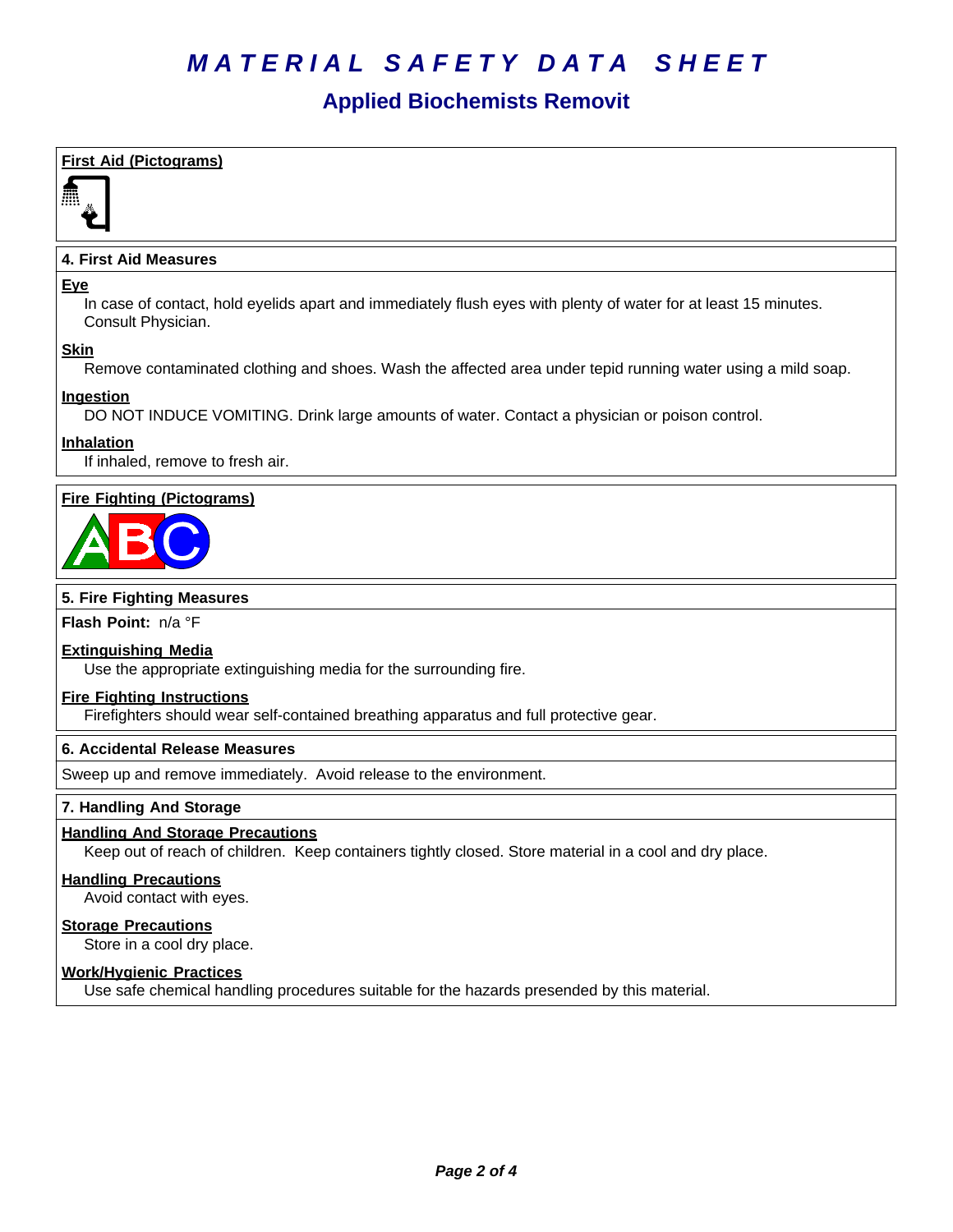# *MATERIAL SAFETY DATA SHEET*

# **Applied Biochemists Removit**

# **Protective Clothing (Pictograms)**



# **8. Exposure Controls/Personal Protection**

### **Engineering Controls**

Use with adequate general and local exhaust ventilation.

# **Eye/Face Protection**

Safety glasses with side shields or goggles recommended.

#### **Skin Protection**

Chemical-resistant gloves.

### **Respiratory Protection**

The level of respiratory protection needed should be based on the required protection factor after evaluating chemical exposures using appropriate industrial hygiene monitoring and/or OSHA guidance.

# **9. Physical And Chemical Properties**

#### **Appearance**

White Powder

# **Odor**

Mild

**Chemical Type:** Mixture **Physical State:** Solid **Melting Point:** 153°C **Specific Gravity:** 1.4-1.6 **Packing Density:** Bulk density 650-950 kg/m3 **Vapor Pressure:** NOT VOLATILE **Vapor Density:** N/A pH Factor: 1.8 At a Concentration Of 5% solution in water **Solubility: 576 g/kg Evaporation Rate:** NOT ESTABLISHED

# **10. Stability And Reactivity**

**Stability: Stable Hazardous Polymerization: Will not occur** 

# **Hazardous Decomposition Products**

None known

### **11. Toxicological Information**

# **Ingredient(s) - Toxicological Data**

CITRIC ACID LD50 p.o. rat 11,700 mg/kg LD50 l.p. rat 885 mg/kg LD50 p.o. mouse 5,040 mg/kg LD50 l.p. mouse 961 mg/kg